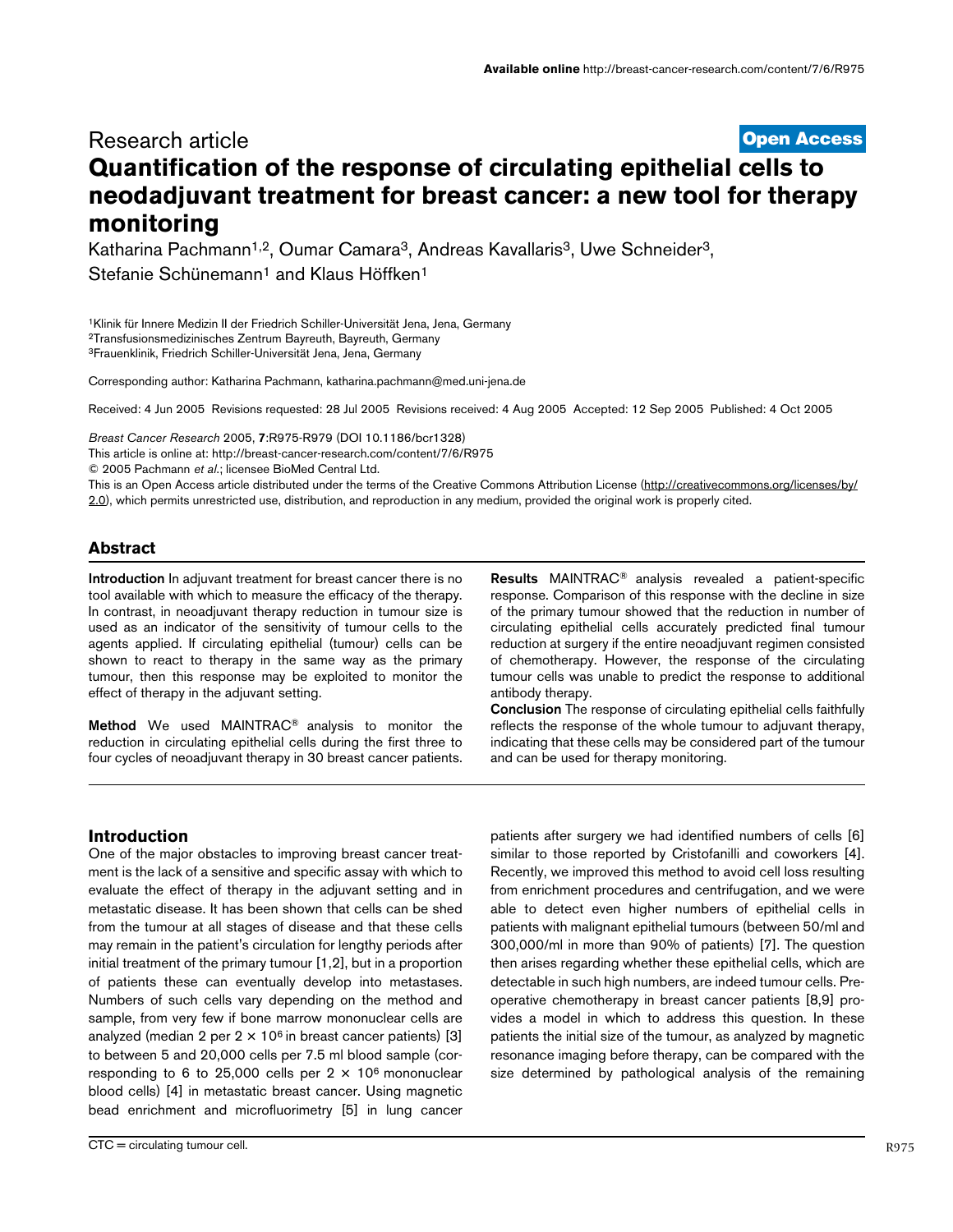#### **Figure 1**



### **Relocalisation of positive cells**





Fluorimetric analysis, relocalization and fluoromicrograph of individual circulating tumour cells. Shown are the procedure for quantification and visual control (1 hour for cell preparation and analysis) and three typical viable circulating tumour cells (green fluorescing cap). One cell is also stained for oestrogen receptor (orange fluorescence).

tumour tissue after therapy at surgery [10]. This reduction in size can be correlated to the reduction in numbers of blood epithelial cells.

### **Materials and methods**

In order to measure the reduction in circulating epithelial cells induced by neoadjuvant chemotherapy, we monitored epithelial cells before each therapy cycle in 30 patients with breast cancer treated with two different neoadjuvant chemotherapy schedules [11,12]. Only the first three (dose intensified) epirubicin or four epirubicin/cyclophosphamide cycles of the regimen were considered in the analysis because measurement of the numbers of cells during the following cycles was confounded by release of cells from disintegrating tumour tissue (Camara O and coworkers, unpublished data).

Once informed consent had been obtained from all participants, as required for ethics committee approval, peripheral blood anticoagulated with EDTA was drawn before the start of therapy and before each of the following therapy cycles. As a control, blood from 25 patients with nonepithelial haematological malignancies in different stages of disease (seven with

chronic myelogenous leukaemia (five in clinical remission and two who had relapsed), five with acute lymphocytic leukemia (two in clinical remission), five with acute myelogenous leukemia (two in clinical remission after allogeneic stem cell transplantation) and eight patients with plasmocytoma (five in clinical remission after autologous stem cell transplantation and three who had relapsed)) was also analyzed for circulating cell staining with the antiepithelial antibody. First, red blood cells were lysed using ammonium chloride, which was followed by a single centrifugation step. Then, the pellet of white cells was collected (in accordance with a previously described approach [7]) and incubated with FITC-conjugated mouse anti-human epithelial antibody (HEA; Miltenyi Bergisch Gladbach, Germany), and live cells in suspension were applied to a poly-L-lysine treated slide, which was analyzed using a Laser Scanning Cytometer® (Compucyte Corporation, Cambridge, MA, USA) [11]. This method, termed MAINTRAC® analysis, enables relocation of cells for visual examination and quantification, and for taking fluoromicrographs. Typical cells (green fluorescence, exclusively located at the surface, indicative for viability, often forming caps) are shown in Fig. 1; note that the right-most cell is counter-stained for the oestrogen receptor.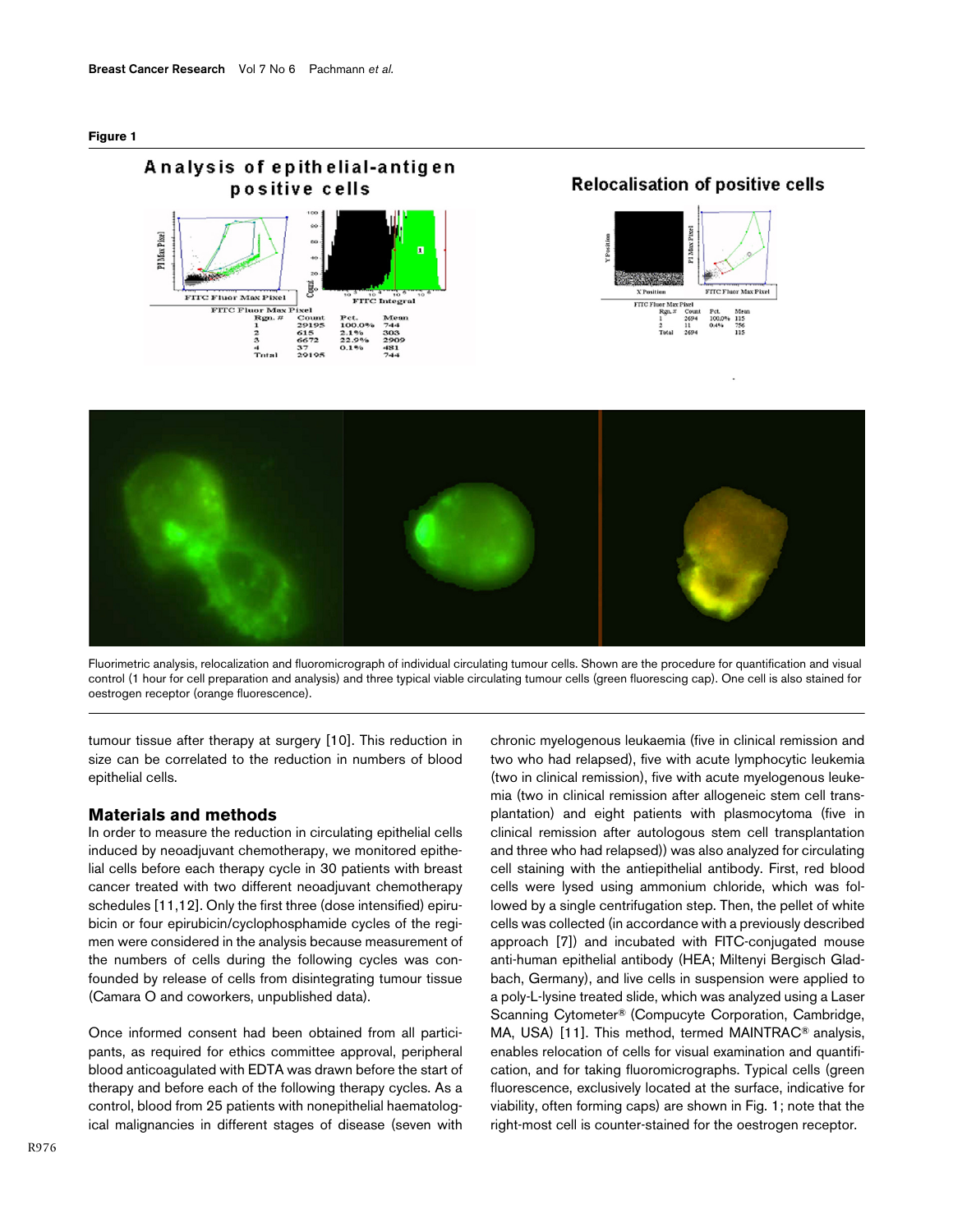

Changes in circulating tumour cell numbers. (a) Fourteen typical courses of changes in cell numbers in breast cancer patients monitored during neoadjuvant (primary) therapy. **(b)** Comparison of the response of circulating tumour cells during the first three (or four) therapy cycles versus tumour reduction in the therapy regimen without herceptin (thick lines) and the regimen including herceptin (thin line).

# **Results**

In previous experiments [7] we performed combination staining with anti-CD45-PE and restaining with cytokeratin, and found that CD45+ blood cells could easily be discriminated from epithelial cells, and that all cells staining with anti-EpCAM (epithelial cell specific adhesion molecule) also stained with cytokeratin. Nonspecific staining with anti-EpCAM can occur when one is using fixed cells and intracellular staining, but this was not a problem when live cells were analyzed, which were defined as cells exhibiting exclusive surface staining. In the previous study [7] no live epithelial antigen positive cells were detected in 97% of healthy donors aged between 17 and 75 years.

In none of the patients with haematological malignancies, whether full blown, in complete remission with regenerating haematopoiesis, or in relapse, could we detect cells staining with the HEA antibody. In breast cancer patients assigned to neoadjuvant treatment, live epithelial cells were detected in all patients before the start of therapy, with pretherapy numbers between 600 and 273,150 cells/ml (mean 11,876 cells/ml). Duplicate analyses differed by less than 10%. Typical longitudinal analyses (normalized to pretherapy values, which were set at 100%) during the three epirubicin cycles are shown for 14 patients in Fig. 2a. The decrease in the number of circulating tumour cells (CTCs) from different breast cancer patients varied, and the difference was up to several hundred-fold, indicating that cells from individual patients respond differently to the same therapy schedule. The same was true for the 16 patients treated with the epirubicin/cyclophosphamid schedule (not shown).

Reductions in cell numbers (the nadir of circulating cell numbers was used) were strongly correlated  $(R^2 = 0.97)$  with final tumour reduction in the patients receiving dose-intensified epirubicin (calculated as the difference between pretherapy volume (determined using magnetic resonance) and remaining tumour volume at surgery (determined by the pathologist); 8/ 14 patients underwent surgery; Fig. 2b and Table [1](#page-3-0)).

The epirubicin/cyclophosphamide group was further divided into patients who did not receive subsequent herceptin therapy (7/8 underwent surgery) and HER2/neu-positive patients who received herceptin treatment after chemotherapy (6/8 underwent surgery; Table [1\)](#page-3-0). The correlation coefficients between CTC reduction with initial chemotherapy and tumour volume reduction was  $R^2 = 0.79$  in the chemotherapy-only group and  $R^2 = 0.059$  in the group in which chemotherapy was followed by herceptin treatment. It should be noted that measurements were performed during epirubicin/cyclophosphamide cycles only; this is because later analyses may be perturbed by release of cells from decaying tumour tissue and therefore were not included. Thus, although the circulating epithelial cells in the HER2/neu-positive group did not respond adequately to epirubicin/cyclophosphamide, tumours frequently exhibited a good response at the end of therapy after application of herceptin. The lack of correlation in the herceptin treatment group indicates that subsequent antibody treatment contributes to tumour reduction in a different manner, which is not reflected in the initial response of CTCs to chemotherapy.

### **Discussion**

In patients with breast cancer we found that the first few courses of neoadjuvant chemotherapy had identical influence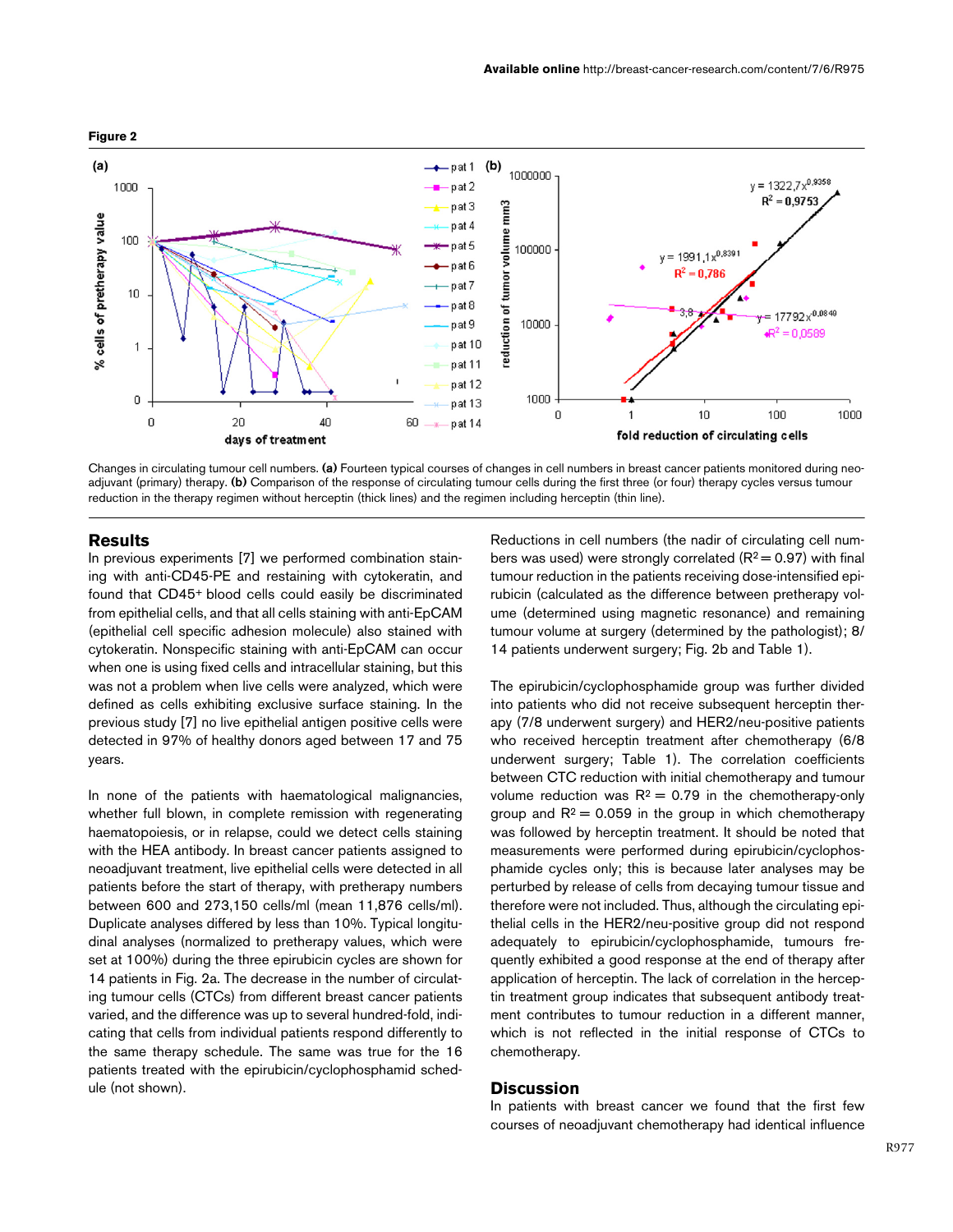#### <span id="page-3-0"></span>**Table 1**

#### **Correlation between reduction in tumour size and reduction in circulating tumour cells with treatment**

| Patient group                                                          | Tumour size before treatment<br>(mm)               | Tumour size at surgery (mm)                                                                         | Fold reduction in circulating cell<br>numbers |
|------------------------------------------------------------------------|----------------------------------------------------|-----------------------------------------------------------------------------------------------------|-----------------------------------------------|
| Patients receiving dose-dense<br>epirubicin                            | $25 \times 25 \times 25$                           | $12 \times 12 \times 12$                                                                            | 9.09                                          |
|                                                                        | $25 \times 20 \times 25$                           | $9 \times 12 \times 8 +$ small remnant<br>tumour structures                                         | 14.70                                         |
|                                                                        | $70 \times 50 \times 25$                           | $70 \times 50 \times 20$                                                                            | 1.00                                          |
|                                                                        | $85 \times 85 \times 85$                           | $38 \times 26 \times 22$                                                                            | 666.67                                        |
|                                                                        | $50 \times 50 \times 50$                           | 0                                                                                                   | 111.11                                        |
|                                                                        | $60 \times 60 \times 60$                           | <b>ND</b>                                                                                           | 16.00                                         |
|                                                                        | $35 \times 35 \times 20$                           | $11 \times 11 \times 11$                                                                            | 31.00                                         |
|                                                                        | $25 \times 25 \times 25$                           | $20 \times 20 \times 20$                                                                            | 3.80                                          |
| Patients receving epirubicin/<br>cyclophosphamide without<br>herceptin | $22 \times 15 \times 28$                           | $13 \times 10 \times 8$                                                                             | 3.70                                          |
|                                                                        | $50 \times 50 \times 50$                           | $15 \times 10 \times 12$                                                                            | 50.00                                         |
|                                                                        | $25 \times 25 \times 25 + DCIS$                    | $7 \times 7 \times 7 +$ small remnant tumour<br>structures                                          | 18.18                                         |
|                                                                        | $40 \times 30 \times 30$                           | $27 \times 27 \times 27$                                                                            | 3.68                                          |
|                                                                        | $36 \times 40 \times 26$                           | $15 \times 15$                                                                                      | 46.00                                         |
|                                                                        | $50 \times 30$                                     | $25 \times 35 \times 17$                                                                            | 0.80                                          |
|                                                                        | $15 \times 11 \times 13$ and $8 \times 9 \times 8$ | $17 \times 15 \times 9$                                                                             | 23.00                                         |
| Patients receiving epirubicin/<br>cyclophosphamide with<br>herceptin   | $80 \times 70 \times 70$                           | Not yet available                                                                                   |                                               |
|                                                                        | $50 \times 30 \times 40$                           | 0                                                                                                   | 1.40                                          |
|                                                                        | $20 \times 32 \times 20$                           | $5 \times 5 \times 5$                                                                               | 0.53                                          |
|                                                                        | $38 \times 26 \times 37$                           | Right: $26 \times 17$ ; left: $17 \times 13$ and<br>$16 \times 9$ and $7 \times 6$ and $3 \times 5$ | 37.60                                         |
|                                                                        | $20 \times 24 \times 20$                           | 0                                                                                                   | 9.20                                          |
|                                                                        | $32 \times 18 \times 20$                           | 0                                                                                                   | 0.50                                          |
|                                                                        | $20 \times 15 \times 20$                           | 0                                                                                                   | 71.67                                         |

Tumour size (as determined using magnetic resonance) before initiation of treatment and tumour size at surgery (as determined by the pathologist) and reduction in circulating epithelial cells. Patients received dose-dense epirubicin (three cycles), epirubicin/cyclophosphamide (four cycles) without subsequent herceptin treatment, or epirubicin/cyclophosphamide (four cycles) and subsequent herceptin. DCIS, ductal carcinoma *in situ*; ND, not determined.

on CTC numbers, and that therapy reduced CTCs in the same way as it affected the tumour *per se*. Because circulating epithelial cells detected using our approach respond to chemotherapy in the same way as the tumour does, it is likely that these cells in peripheral blood of untreated breast cancer patients stem from the tumour. Also, the strong correlation between the reduction in CTCs with chemotherapy and the final reduction in size of the tumour indicates that monitoring of CTCs, even during the first cycles of therapy, predicts whether the tumour ultimately will respond adequately to this therapy [13] (the course of which lasts almost half a year).

Unnecessary toxicity during neoadjuvant therapy could therefore be avoided by discontinuing ineffective therapy.

In contrast, in the HER2/neu-positive group circulating epithelial cells did not respond adequately to chemotherapy, but a large proportion of the tumours in ultimately exhibited complete response to the entire therapy (including chemotherapy and antibody therapy). This is in good agreement with the known reduced responsiveness of HER2/neu-positive tumour cells to chemotherapy (other than with subsequent antibody therapy [14], during which analyses were not performed).